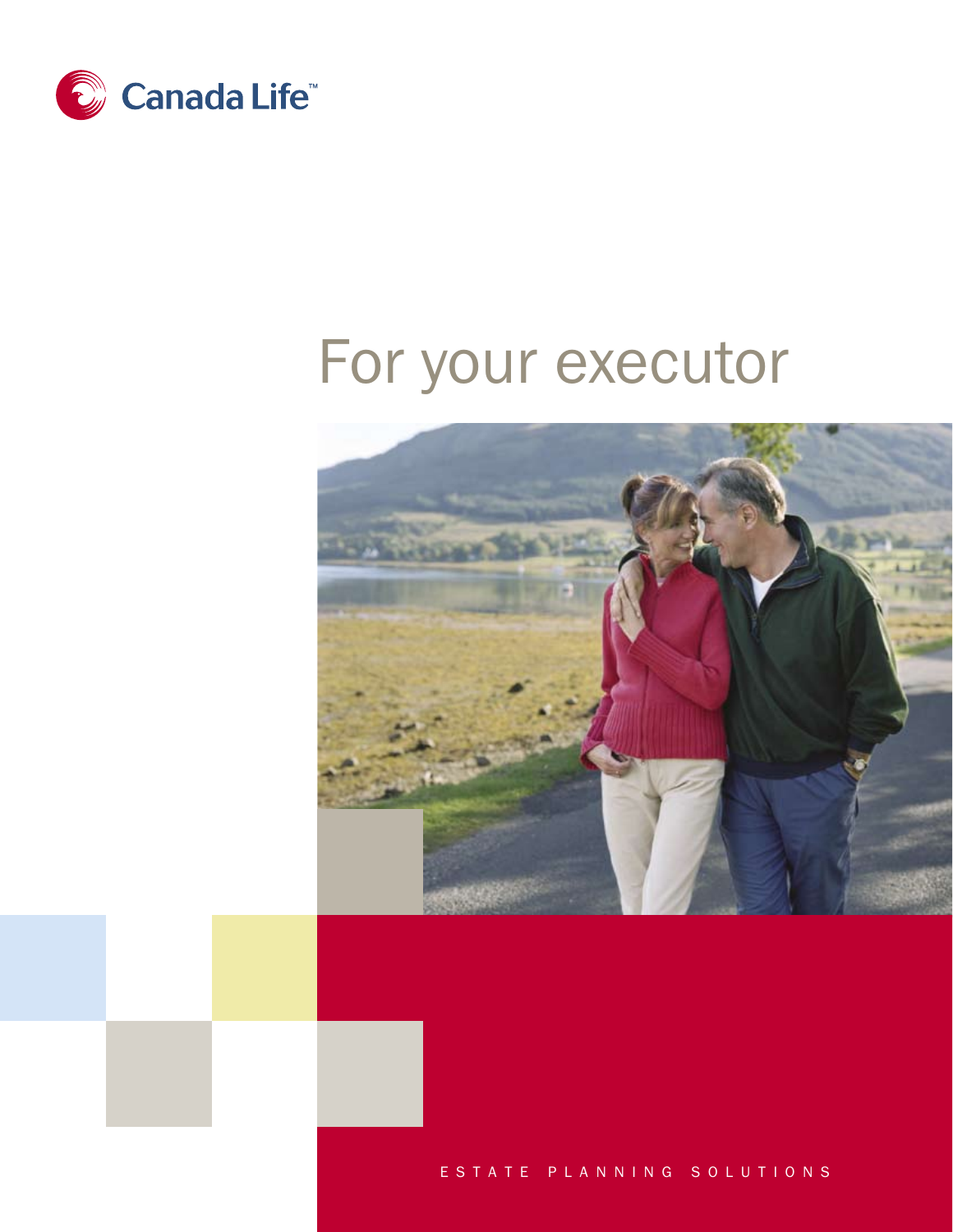This brochure is for you and your executor. it will give you a better understanding of the many responsibilities your executor will have to carry out on your behalf. it's also for your executor to use for reference after you die. For this reason, we refer to "the deceased" throughout.

You should review it together, then discuss and clarify your expectations. Taking time to do this now will ensure your final wishes are carried out in the way you intend.

please note: in Quebec, executors are known as liquidators. Therefore references to executors in this brochure include liquidators in Quebec. also in Quebec, some estate planning duties may be performed by either lawyers or notaries, with some being more typically performed by notaries.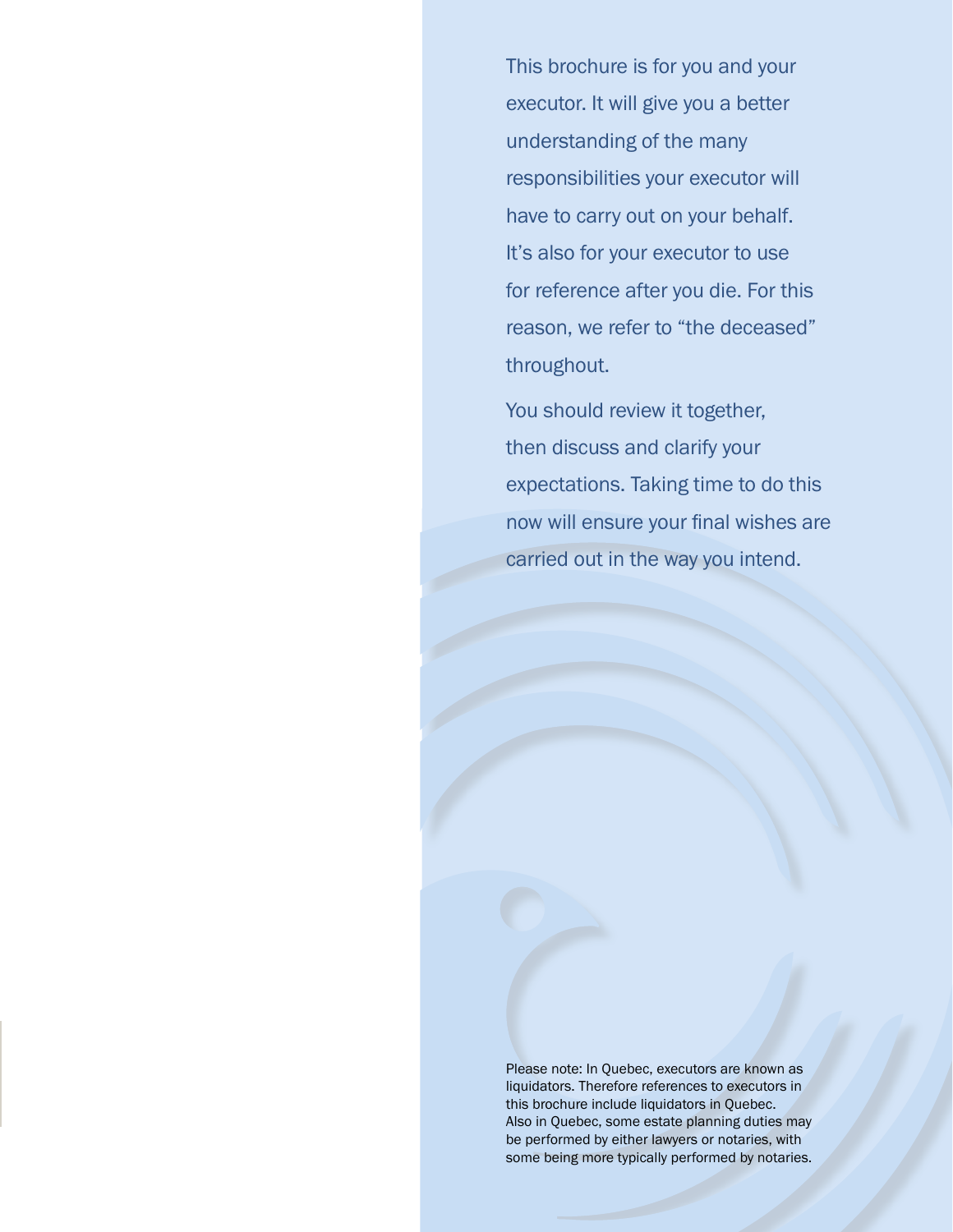## Making arrangements

This guide explains what you will need to do as an executor (liquidator in Quebec). Not all points will apply in every situation, especially if you are administering your spouse's estate.

#### Arrange the funeral

- $\Box$  Make a list of all names, addresses and birth dates (or approximate ages) of immediate family members, including spouse, children, grandchildren, brothers, sisters and parents.
- $\Box$  Notify family, friends, heirs and employer about the death.
- **E** Arrange for burial or cremation and funeral services, according to the deceased's wishes. The deceased may have already made funeral arrangements.

#### Attend to personal matters

- $\Box$  Locate the will and all documents relating to the estate.
- $\Box$  Consider consulting or hiring a lawyer (or a notary in Quebec).
- $\Box$  Locate all bank accounts and determine whose name the accounts are in and the balance in each. Unless you had a joint bank account with the deceased, you probably need to open a bank account in the estate's name to pay the estate's debts. The financial institution will close the deceased's personal accounts once the estate account is opened. Note that banks and other financial institutions may refuse to honour cheques written by the deceased that haven't cleared prior to his or her death.
- $\Box$  List names, addresses and birth dates of all beneficiaries named in the will or other documents relating to the estate.
- $\Box$  Notify the beneficiaries of their interests.
- $\Box$  In Quebec:
	- Obtain the official proof of death from the Registrar of Civil Status.
	- Locate the last will and testament by contacting the Chambre des notaires du Quebec and the Barreau du Quebec.
	- Publish the designation of liquidator in the *Register of personal and movable real rights* and in the *Land Register*, where applicable.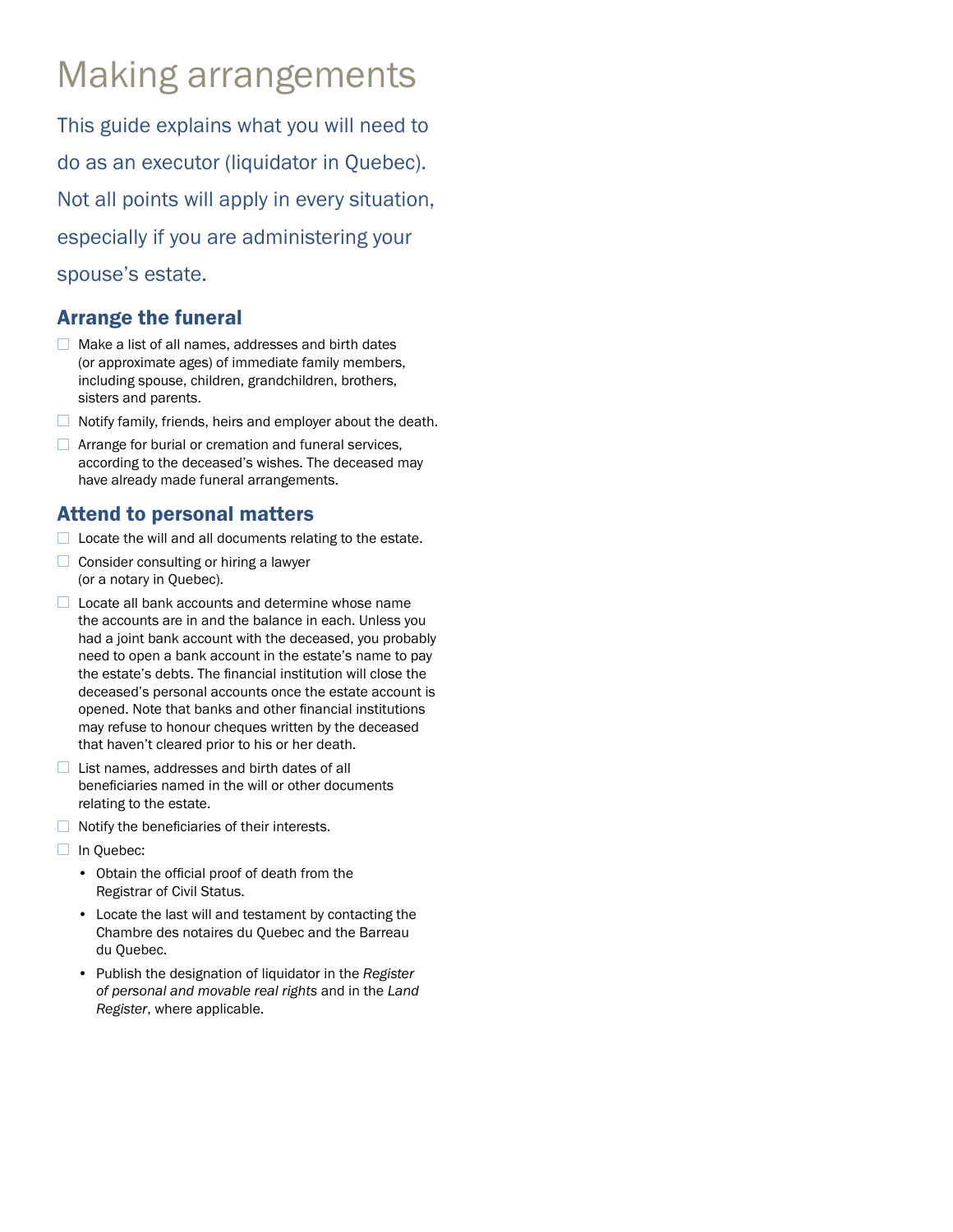#### Arrange for living and other expenses

- $\Box$  Contact the deceased's bank or credit union to provide money for the family's immediate living expenses.
- $\Box$  Determine whether any immediate family members have urgent financial needs. If so, and they can't wait for the estate to distribute assets, look to the following sources of funds:
	- Life insurance benefits payable to the immediate family:

 Gather the information you'll need to claim life insurance benefits, such as life insurance policy numbers, the deceased's full name and any nicknames or additional names he or she may have used, home address, social insurance number, and if applicable, veteran's file and service number. You'll also need to provide names, addresses and birth dates of all beneficiaries named in the life insurance policy(ies), a death certificate including the date and place of death from the attending physician or a statement of death from the funeral director, and birth certificate, including place of birth.

• Company benefits:

Contact the employer to have unpaid salary, pension, group insurance or union benefits made payable to the estate or the designated beneficiaries.

• Canada/Quebec pension or survivor benefits:

Contact the Canada or Quebec Pension Plan office nearest you to determine if any pension or survivor benefits are payable.

#### Look after assets and debts

- $\Box$  Protect the assets before probate. Take cash, jewellery and other valuables into your possession. This is to ensure there is sufficient money to settle all debts and pay all taxes before you distribute the assets to the heirs. In Quebec, arrange for a notice of closure of the inventory of property to be published in a newspaper in the locality of the deceased's last known address and in the *Register of personal and movable real rights*.
- $\Box$  Re-register assets in the estate's name, if applicable.
- $\Box$  Where appropriate, lock up the residence and notify the police the home is vacant. In winter, ensure the house remains heated or pipes are drained to prevent freezing.
- $\Box$  Examine insurance coverage and insure the estate assets (motor vehicles, house, furniture, jewellery, art, etc.) against fire or other perils.
- $\Box$  For motor vehicles, check the insurance policy for adequate coverage and permitted uses. If someone uses a vehicle and there is inadequate coverage, the estate may be liable, or as the executor, you may be personally liable.
- $\Box$  Organize interim management for the deceased's business or farm, where applicable. If you, as the executor, decide to run the business, you must consider matters of personal liability.
- $\Box$  Collect income generated by the estate assets or payable to the deceased. Arrange to have any uncashed cheques made payable to the estate.
- $\Box$  Check for accuracy of all debts and pay them, including credit card bills, medical and dental bills, personal loans, guarantees, utility charges, land taxes, repair bills, etc.
- $\Box$  Search titles of any residential property, rental housing, vacation homes, agricultural or commercial lands owned by the deceased to determine the details of the ownership and obtain legal descriptions.
- $\Box$  Determine if any money is owing on mortgages or other encumbrances.
- $\Box$  Check for outstanding taxes and utility charges.
- $\Box$  Check on property insurance and arrange for transfer, if necessary. Ensure premium payments continue until property is sold or transferred to heirs.
- □ Check leases and tenancy agreements, arrange for payment or collection of rent, and give notice, if appropriate.
- $\Box$  Cancel charge accounts and destroy credit cards.

#### Make household arrangements

- $\Box$  Arrange with the local post office to re-address mail.
- $\Box$  Cancel magazine subscriptions and club memberships.
- $\Box$  Arrange for care of pets.

#### Prepare an inventory of all assets and debts

- $\Box$  Review the deceased's personal papers for all assets and debts.
- $\Box$  Locate the safe deposit box, obtain keys and make a list of the contents.
- $\Box$  Take an inventory of assets and debts and, if necessary, have them valued. You'll need to include the following information:
	- Bonds: kind of bond, serial numbers, face value, interest rate, maturity date, market value, total value, any coupons that have been clipped and the name and location of registration for any corporate bonds
	- Stocks: company name, type of shares, whether they are transferable or non-transferable, current market value per unit and total value of all shares
	- **Business or farm assets: equipment, machinery,** accounts receivable, goodwill, etc.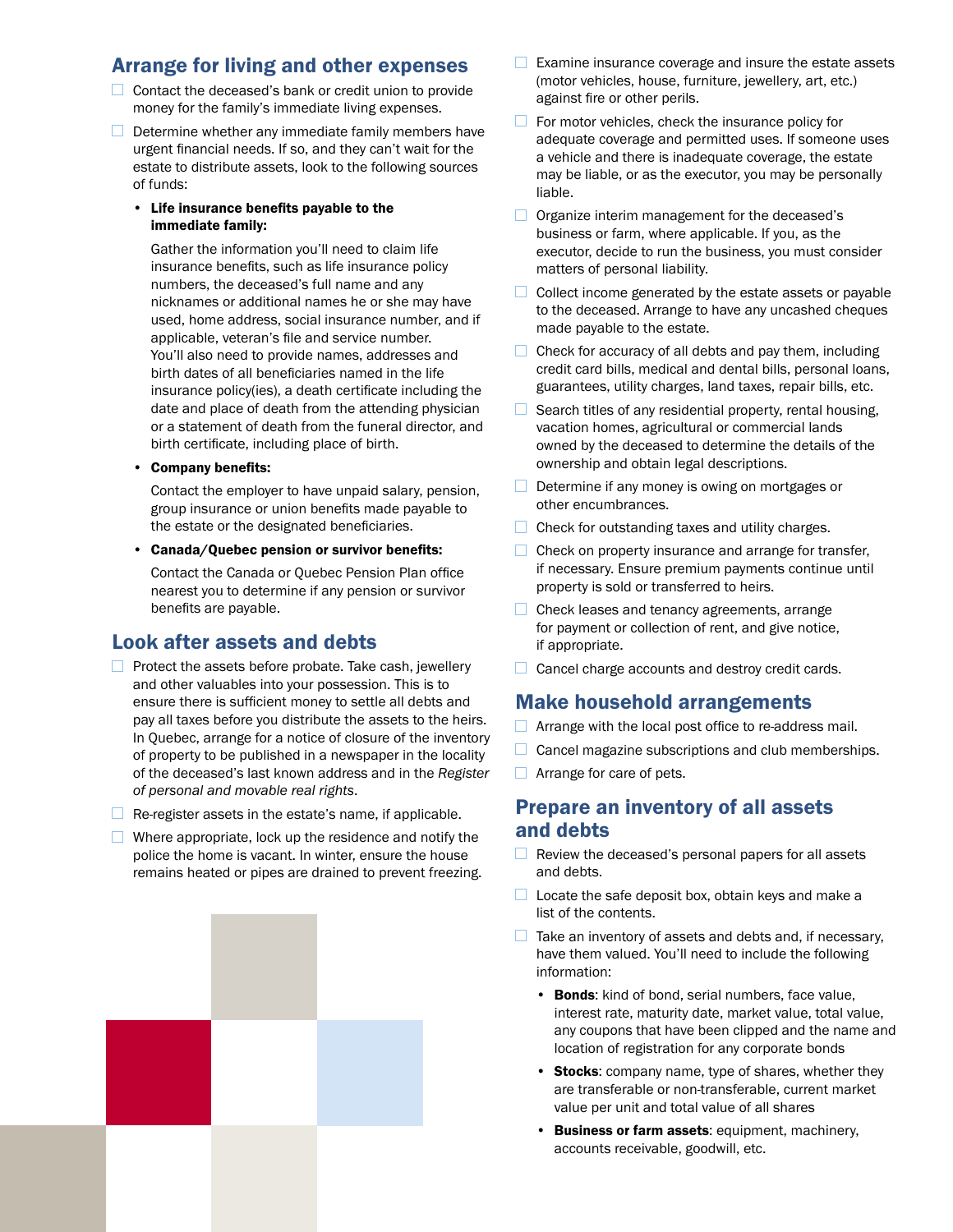- Personal belongings: household furniture and goods, clothing and jewellery, artwork, stamp and coin collections, electronic and sports equipment, motor vehicles (include details on registration and insurance) and recreational vehicles
- $\Box$  If you are concerned about debts coming to light after you've settled the estate, or if the estate is large or unfamiliar to you, arrange for newspaper advertisements to try to locate creditors.
- $\Box$  Identify any debts to family members and find evidence of the loan balances.
- $\Box$  Consider any claims or potential claims against the estate and obtain legal advice if necessary.
- $\Box$  Assess the rights of the surviving spouse under provincial family law. Depending on the province, the executor may be required to advise the surviving spouse that he or she might have a claim and should seek independent legal advice.
- $\Box$  Assess the rights of any dependants who were financially dependent on the deceased.
- $\Box$  Set aside reserve funds for estimated debts, taxes (including potential taxable capital gains on property, such as a cottage) and your compensation as executor.
- $\Box$  File a final T-3 income tax return. Quebec residents must also file a TP-646-V (Trust Income Tax Return).
	- Consult an accountant to help you file the appropriate return(s) and pay any taxes due. An accountant can also help you determine if previous years' returns need to be re-filed.
	- Obtain tax clearance from Canada Revenue Agency (formerly Canada Customs and Revenue Agency), and in Quebec, from the Quebec Minister of Revenue, to ensure all outstanding taxes have been paid before you distribute the assets to heirs.
- $\Box$  In Quebec, before paying any claim of the estate, establish through the prepared statement of assets and liabilities that the estate is solvent. If the estate is not solvent, seek further legal advice before carrying out actions to settle the estate.

#### Settle the estate

- $\Box$  Supply the lawyer with a detailed statement of assets and liabilities. Have the lawyer or notary apply to the court for Letters of Probate. Not all wills need to go through probate in Quebec.
- If there is no properly drawn will, apply to the court for authority to settle the deceased's estate and distribute assets according to the rules for intestate succession, i.e., the provincial laws that govern distribution of estate property where there's no valid will.
- $\Box$  Identify trust agreements or outside estate interests to determine if there are any assets held in trust separately from the estate.
- $\Box$  Depending on the circumstances, you may have to convert investments and other assets to cash and deposit the funds into the estate account, or invest the estate balance in interest-earning investments, pending final distribution to beneficiaries.



- $\Box$  Ensure all legitimate claims against estate are settled and paid.
- $\Box$  Prepare transfer or deed for conveyance of real property, if required by the will. Real estate transactions can be quite complex - your lawyer (your notary in Quebec) will most likely prepare the legal documents.
- $\Box$  Arrange the rollover of registered retirement savings plans (RRSP) or registered retirement income funds (RRIF) to spouse or dependent child, if required.
- $\Box$  Apply for any benefits payable on death, including CPP/QPP death benefit, life insurance proceeds, death benefits from pension plans or annuities. Deposit benefits received into estate account.
- $\Box$  Prepare and maintain estate accounts for approval by beneficiaries or examination by the court, where appropriate.
- $\Box$  Have your lawyer or notary prepare and send the final releases for beneficiaries to sign, stating that they will make no further claims on the estate.
- $\Box$  If there's no will, distribute assets according to rules for intestate succession.
- $\Box$  Dispose of or distribute personal property according to instruction in will.
- $\Box$  Prepare cheques, pay legacies and transfer bequests as provided in the will.
- $\Box$  Invest assets for establishment of trusts, if the will so directs.
- $\Box$  Prepare cheques and pay balances to residuary beneficiaries.
- Advise beneficiaries regarding inclusion of income from the estate in their income tax, if appropriate.
- $\Box$  Pay funeral expenses.
- $\Box$  Close the estate bank account. In Quebec, arrange for a notice of closure of the liquidator's account to be published in the *Register of personal and movable real rights.*